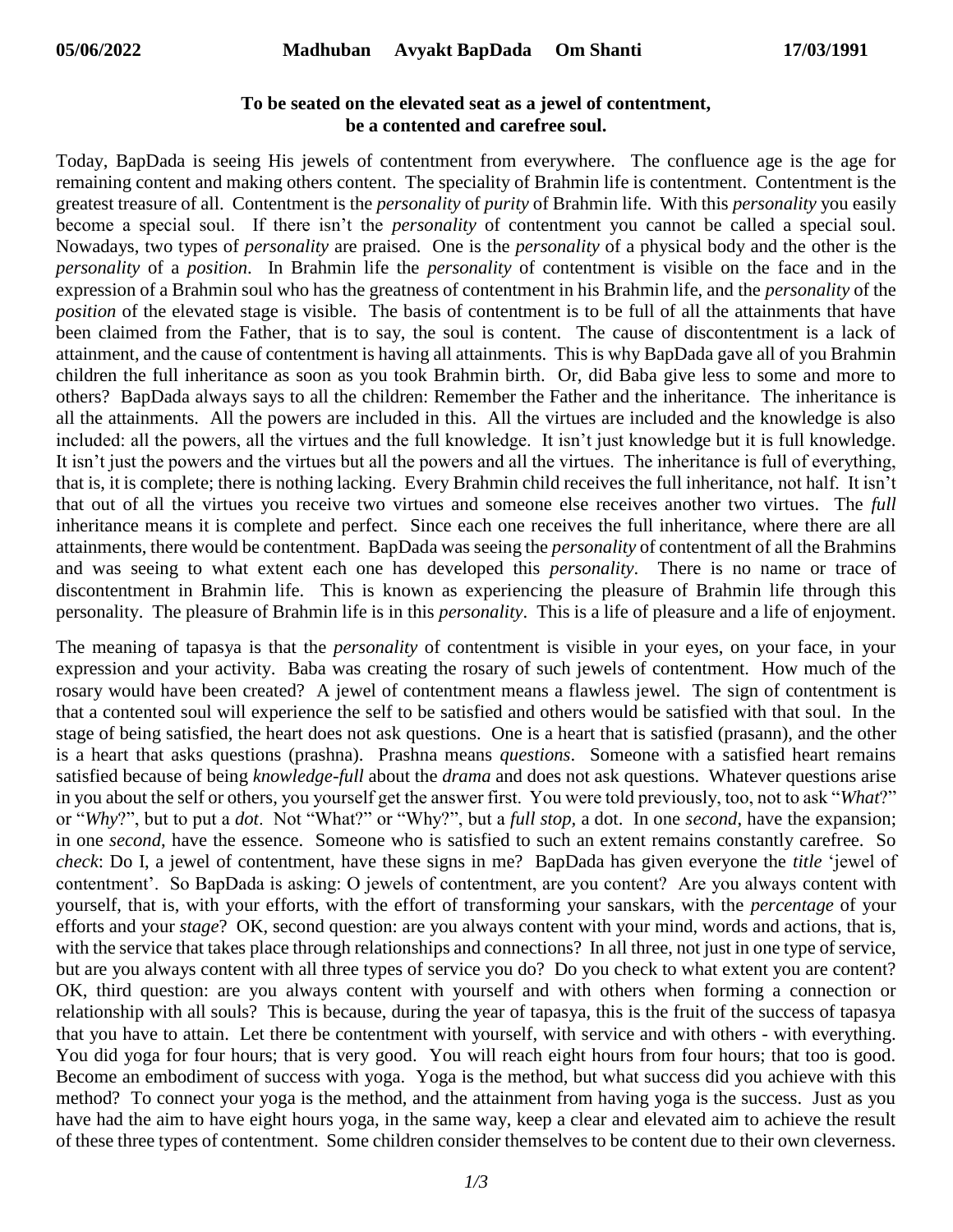Don't be content in that way. One is when your heart accepts and the other is when your head accepts. You are content with yourself, when your head, thinks, "What worries do we have? We are carefree." To consider yourself with your head to be content is not contentment. You have to understand this accurately. Experience the signs of contentment in yourself. Let your heart always be satisfied; let there be that *personality.* If you consider yourself to have that *personality* but others don't consider you to have that personality, it means you are just pleasing yourself. So, there shouldn't be contentment of that kind, but you have to become a contented soul from the correct experience. Contentment means that your heart and the head will always be at rest; they will be in the stage of comfort and happiness; they will not be restless; they will be happy and comfortable. Such jewels of contentment constantly sparkle as jewels on the Father's forehead. *Check* yourself. Contentment enables you to receive blessings from the Father and all others. A contented soul will, from time to time, experience himself to be flying in the viman of the blessings of the Father and all others. These blessings are the flying vehicle for such souls. They will constantly experience themselves to be flying in a flying vehicle. Such souls will not ask for blessings, but blessings will come to them automatically. To be such a jewel of contentment means to be a tapaswi who is an embodiment of success. It is not success that is temporary; it is eternal and spiritual success. Baba was seeing such jewels of contentment. Let each one of you ask yourself: Who am I?

You have very good zeal and enthusiasm for the year of tapasya. Each of you is doing it according to your capacity and also has enthusiasm for the future. This enthusiasm is very good. Now reveal the attainment you have claimed from doing tapasya in your life and in your relationships and connections with all others. You do experience this in yourself, but you mustn't just keep your experiences in your mind and intellect. Let them come into your behaviour and on your faces. Put them into your relationships and connections. Only then will they first be revealed within you, then they will be revealed in your relationships, and they will then be revealed on the *stage* of the world. The drums of revelation will then beat. Your memorial in the scriptures says that Shankar opened his third eye and destruction took place. Shankar means the bodiless stage, the tapaswi form. This means to make the snake of vices into a garland around your neck and constantly experience an elevated stage and be seated on an elevated seat. The third eye means the eye of becoming perfect, the eye of becoming complete. When you tapaswis are in your complete stage and have the thought of world transformation, this nature will dance the *dance* of complete upheaval. It will *dance* the dance of creating calamities. You will be unshakeable and it will create upheaval. Why is that? Who would clean up the whole world? Could human souls do that? So the upheaval of this air, this earth and the water of the ocean will cleanse everything. You have to create such a complete stage with this tapasya. Nature will accept your *order* through your thoughts when your constantly co-operative faculties - mind, intellect and sanskars - first accept your *order*. If your constantly co-operative senses do not accept your *order*, how would nature accept your *order*? Let there be such a high stage of *powerful* tapasya that everyone has the same thought at the same time. The thought of a *second* - 'transformation' - and nature should become present. You Brahmin souls of the world have *world-peace* yoga at the same *time*; everyone has one thought of remembrance at the same time. In this way, through everyone's thoughts, nature will start the *dance* of upheaval. This is why you say that there will be world transformation through self-transformation. How will this old world be transformed and become new? Through the powerful thought of all of you. When everyone has the same thought together, transformation will take place. So, do you understand what you have to do? This is what is called tapasya. Achcha.

BapDada is always pleased to see the *double-*foreign children. This does not mean that He is not pleased to see the Bharat residents. At the moment it is the *double* foreigners' *turn*. The Father is always pleased with Bharat and this is why He has come in Bharat and has made all of you into Bharat residents. So, at this time, are all of you foreigners or are you residents of Bharat? In being residents of Bharat, you are also residents of Madhuban. You like being Madhuban residents. Now finish service quickly so that you can become Madhuban residents. When you quickly finish giving the message to the whole world and come here, you will not then be sent away. By that time, this place will also be ready. Look, the land here is very big (Peace Park). Arrangements will be made there beforehand, and there will then be no difficulty for you. However, when the time comes, you will even sleep on your suitcase; you will not get a bed. That will be a different time altogether. That time will be different from this time. Now, let the message through the service you do be the same in your mind, words and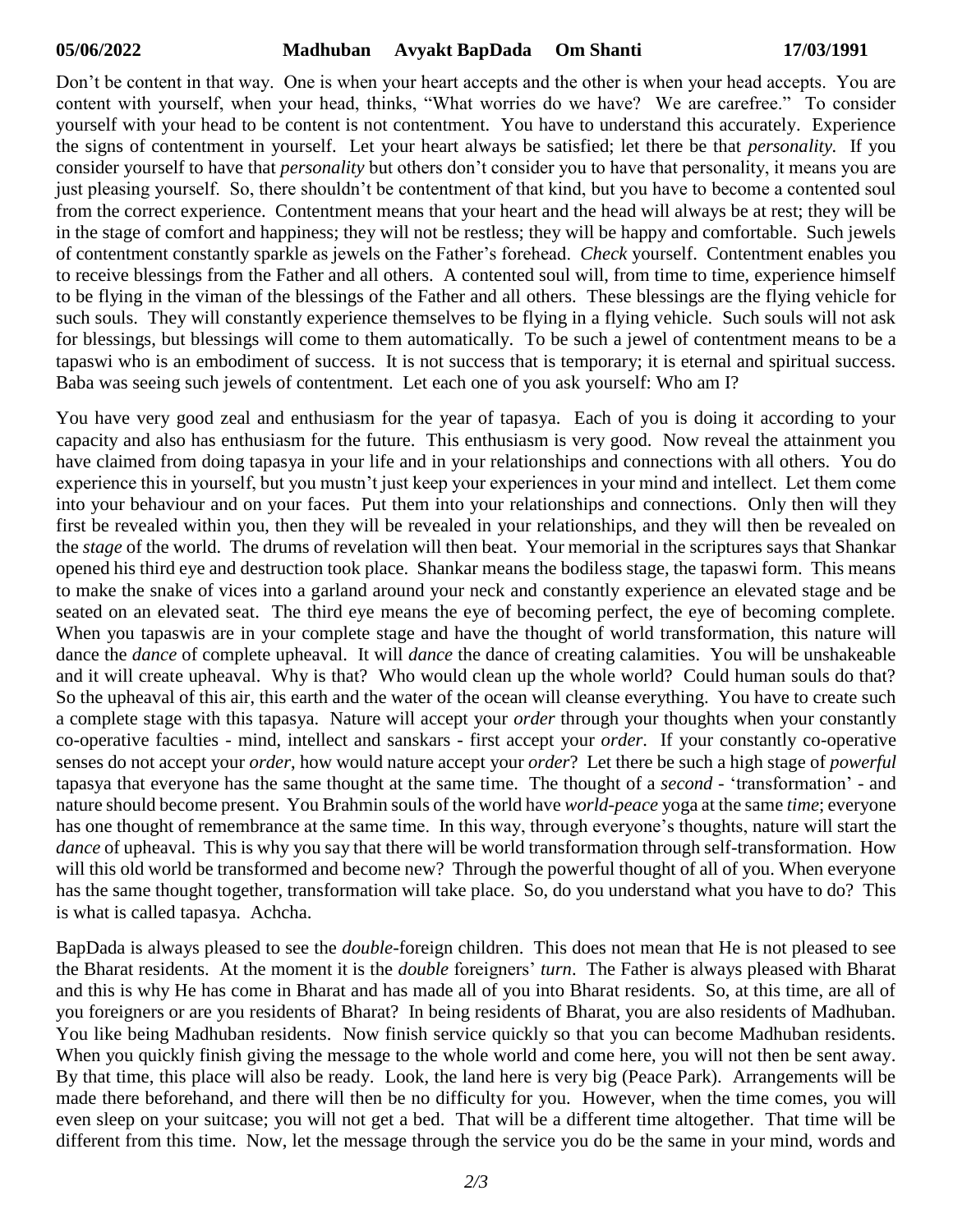actions; it is then that the speed of service will become fast. Be *powerful* in your mind, *knowledge-full* in your words, and "*love-full"* in your relationships and connections, that is, in your actions. Let all these three be experienced at the same time: this is called doing service at a fast speed.

Achcha. Are all of you all right in your bodies and minds? You come from far away, and so BapDada is happy seeing the happy children who have come from far away. However, even though you come here from far away, you are still all right because you come by plane. Achcha.

BapDada is giving special love and remembrance to those who have come for the first time in this cycle. Those who have been before and have come again, raise your hands! Nevertheless, you have good courage. You go back to earn money for your *ticket* and come back. This also is a way to have remembrance: "We have to go, we have to go!" When you come here, you think that you have to go back to the foreign lands, but, as soon as you leave, you think about coming back here. When you have arrived here, you think about going back. The *time* will come when that *Government* will think that these Brahmin souls are the beauty of Abu. Achcha.

To all the great, contented souls in all four directions, to the elevated souls who constantly have satisfied hearts, to those who remain carefree, to the souls who are servers and who do service at a fast speed in all three types of service at the same time, to those tapaswi souls who are seated on the seat of an elevated stage, BapDada's love, remembrance and namaste.

## **Avyakt BapDada meeting groups:**

Do all of you consider yourselves to be *holy* swans? What is the special task of a *holy* swan? (They all gave their own ideas). Are all the specialities you have spoken about in your *practical* actions? Apart from you Brahmins, who else can become *holy* swans? Therefore, say with spiritual intoxication that, just as the Father is always ever *pure* and He puts all the powers into action all the time, in the same way, you *holy* swans always put all the powers into a *practical* form and you remain constantly pure. You were that and you will always remain that. You remember all three aspects of time, do you not? BapDada is pleased to see the *part* of the children that they have played many times before. This is why you don't find it difficult, do you? The word 'difficult' cannot enter the dreams of those who are *master* almighty authorities. Does the word 'difficult' exist in the *dictionary* of Brahmins? It doesn't exist somewhere in small print, does it? You are also *knowledge-full* of Maya, are you not? When you are *full*, you cannot *fail*? What is the reason for *failure?* When you know it in advance, why do you *fail*? If someone knows in advance and then *fails*, what would you call that one? When something happens, the reason you *fail* is that you *feel* (have feelings) about something or other. You have the *flu* of *feeling*. Do you know what *flu* does? It makes you weak. When you have flu, something may be a small thing, but you make it big. Therefore, become *full*! You mustn't *fail*; you have to *pass*. Whatever situation arises, continue to *pass* through that and you will *pass with honours*. So you have to *pass* (overcome). You have to *pass* and you have to remain paas (close). When you say with intoxication that no one else has as much love for BapDada as you, then, since you have love, do you want to remain close or far away? So you have to remain close and *pass*. Those of you from the *UK* will fulfil all of BapDada's hopes, will you not? What is the Father's *number one* pure desire? Baba is especially asking those from the *UK*. You have to bring the big *mikes* who can become instruments to reveal the Father and come close to the Father. Now *mikes* should definitely emerge from the *UK*, America and other countries, but one are those who are co-operative and others are those who are close and co-operative. So prepare such *mikes*. Generally there is good growth in service and it will continue to grow. Achcha. The children from Russia are young, but they are *lucky*. How much love do you have for the Father? It is good. BapDada is happy with the courage of the children. You have now forgotten how to labour. Achcha.

**Blessing:** May you have a right to receiving blessings by doing charitable work with your every thought, word and deed.

> Have this determined thought by yourself - throughout the day, with your thoughts, words and actions, you will be a charitable soul and continue to perform charity. The instant fruit of performing charity is blessings from every soul. So, accumulate blessings from your every thought